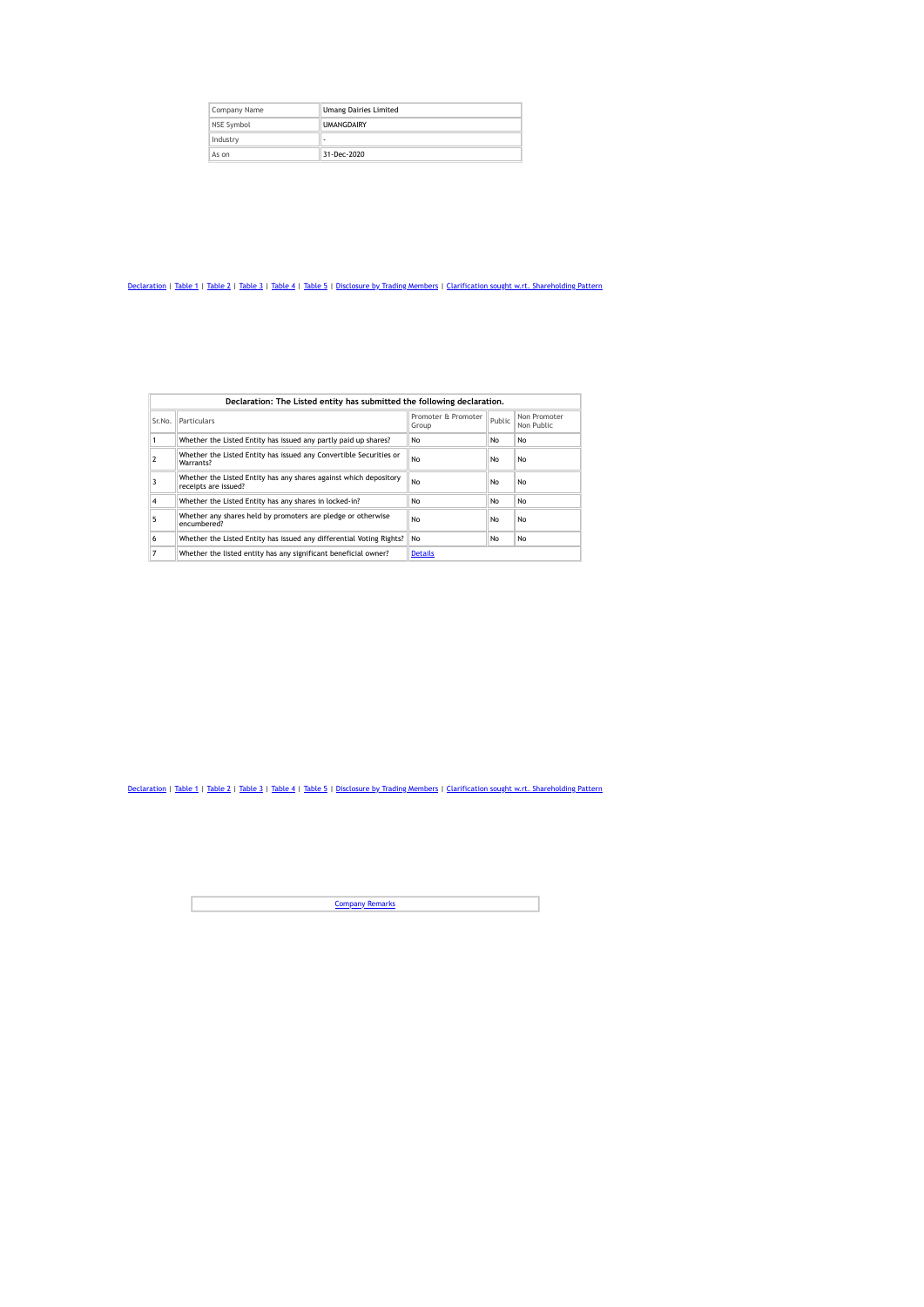| Company Name | <b>Umang Dairies Limited</b> |
|--------------|------------------------------|
| NSE Symbol   | <b>UMANGDAIRY</b>            |
| Industry     | ۰                            |
| As on        | 31-Dec-2020                  |

|                |                                         |                         |                                                        |                                  | Table I - Summary Statement holding of specified securities                                                                |                                                        |                                                             |             |                         |                                                                 |
|----------------|-----------------------------------------|-------------------------|--------------------------------------------------------|----------------------------------|----------------------------------------------------------------------------------------------------------------------------|--------------------------------------------------------|-------------------------------------------------------------|-------------|-------------------------|-----------------------------------------------------------------|
| Category       | Category of<br>shareholder              | Nos. of<br>shareholders | No. of<br>fully<br>paid up<br>equity<br>shares<br>held | Total<br>nos.<br>shares<br>held  | Shareholding<br>as a % of<br>total no. of<br>shares<br><i>(calculated</i><br>as per SCRR.<br>1957) As a %<br>of $(A+B+C2)$ |                                                        | Number of Voting Rights held<br>in each class of securities |             |                         | Number of<br>equity shares<br>held in<br>dematerialized<br>form |
| (1)            | (II)                                    | (III)                   | (IV)                                                   | $(V  ) =$<br>$(IV)+(V)+$<br>(VI) | (VIII)                                                                                                                     | (IX)                                                   |                                                             |             | $(XI) = (VII) +$<br>(X) | (XIV)                                                           |
|                |                                         |                         |                                                        |                                  |                                                                                                                            | Total as<br>No of Voting Rights<br>a % of<br>$(A+B+C)$ |                                                             |             |                         |                                                                 |
|                |                                         |                         |                                                        |                                  |                                                                                                                            | Class X                                                | Total                                                       |             |                         |                                                                 |
| A              | Promoter &<br>Promoter<br>Group         | 3                       | 16416234                                               | 16416234                         | 74.61                                                                                                                      | 16416234                                               | 16416234                                                    | 74.61       | 74.61                   | 16416234                                                        |
| B              | Public                                  | 15784                   | 5586966                                                | 5586966                          | 25.39                                                                                                                      | 5586966                                                | 5586966                                                     | 25.39       | 25.39                   | 4851771                                                         |
| $\mathsf{C}$   | Non<br>Promoter-<br>Non Public          | 0                       | $\mathbf 0$                                            | 0                                |                                                                                                                            | $\mathbf 0$                                            | 0                                                           | $\mathbf 0$ |                         | $\mathbf 0$                                                     |
| C <sub>1</sub> | Shares<br>underlying<br><b>DRs</b>      | $\mathbf 0$             | $\Omega$                                               | $\Omega$                         |                                                                                                                            | $\Omega$                                               | $\Omega$                                                    | $\Omega$    |                         | $\Omega$                                                        |
| C <sub>2</sub> | Shares held<br>by<br>Employee<br>Trusts | $\Omega$                | $\theta$                                               | $\Omega$                         | $\Omega$                                                                                                                   | $\Omega$                                               | $\Omega$                                                    | $\Omega$    | $\mathbf 0$             | $\Omega$                                                        |
|                | Total                                   | 15787                   | 22003200                                               | 22003200                         | 100                                                                                                                        | 22003200                                               | 22003200                                                    | 100         | 100                     | 21268005                                                        |

[Declaration](https://www1.nseindia.com/corporates/shldStructure/patterns.html#) | [Table](https://www1.nseindia.com/corporates/shldStructure/patterns.html#) 1 | Table 2 | Table 3 | Table 4 | Table 5 | [Disclosure](https://www1.nseindia.com/corporates/shldStructure/patterns.html#) by Trading Members | Clarification sought w.rt. [Shareholding](https://www1.nseindia.com/corporates/shldStructure/patterns.html#) Pattern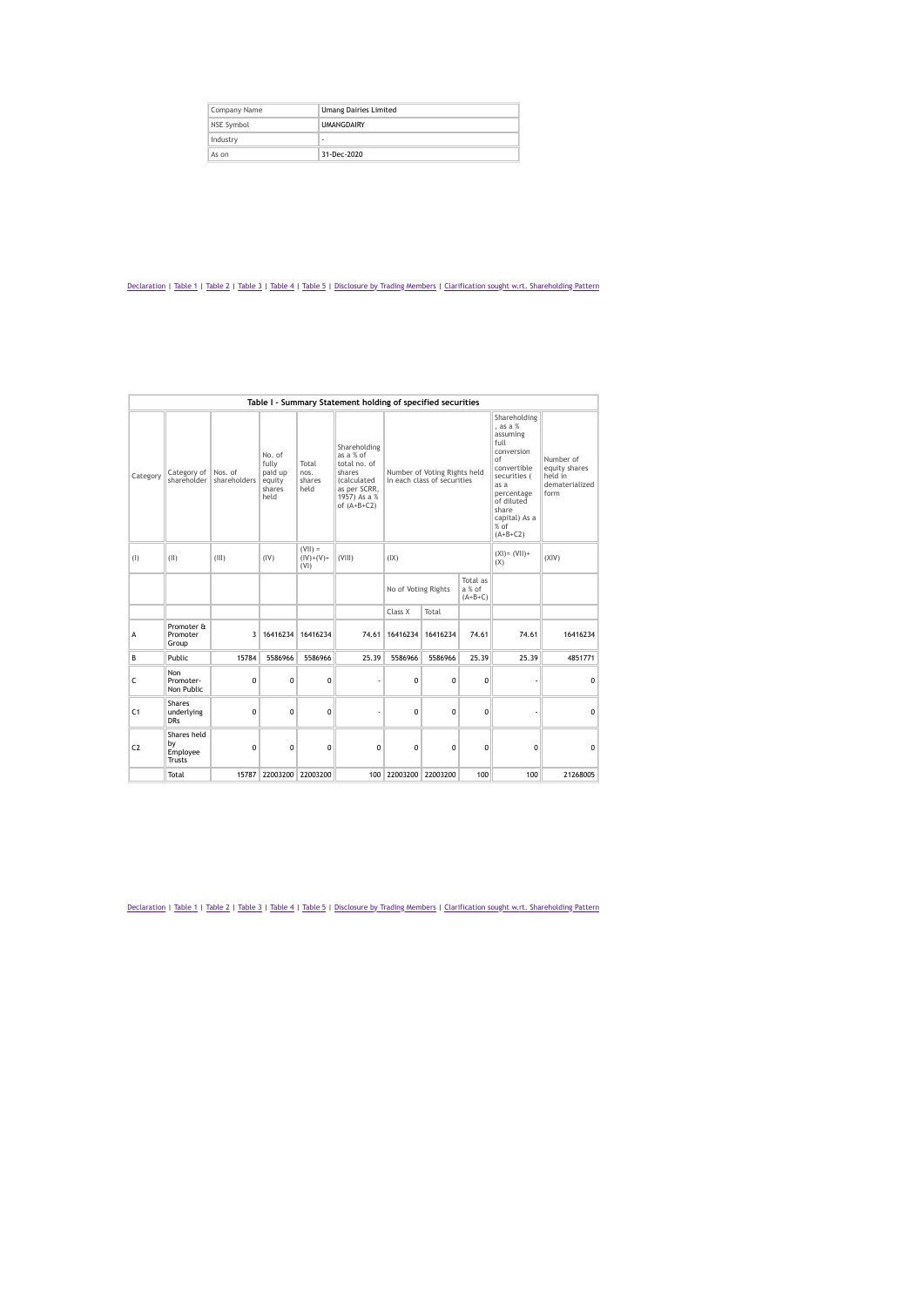| Company Name | <b>Umang Dairies Limited</b> |
|--------------|------------------------------|
| NSE Symbol   | <b>UMANGDAIRY</b>            |
| Industry     |                              |
| As on        | 31-Dec-2020                  |

|                | Table II - Statement showing shareholding pattern of the Promoter and Promoter Group    |                         |                                                        |                                  |                                                                                                               |                                                             |                   |                                 |                                                                                                                                                                 |                                                                 |  |
|----------------|-----------------------------------------------------------------------------------------|-------------------------|--------------------------------------------------------|----------------------------------|---------------------------------------------------------------------------------------------------------------|-------------------------------------------------------------|-------------------|---------------------------------|-----------------------------------------------------------------------------------------------------------------------------------------------------------------|-----------------------------------------------------------------|--|
| Category       | Category and<br>name of<br>shareholder                                                  | Nos. of<br>shareholders | No. of<br>fully<br>paid up<br>equity<br>shares<br>held | Total<br>nos.<br>shares<br>held  | Shareholding as a<br>% of total no. of<br>shares (calculated<br>as per SCRR,<br>1957) As a % of<br>$(A+B+C2)$ | Number of Voting Rights held<br>in each class of securities |                   |                                 | Shareholding, as<br>a % assuming full<br>conversion of<br>convertible<br>securities (as a<br>percentage of<br>diluted share<br>capital) As a % of<br>$(A+B+C2)$ | Number of<br>equity shares<br>held in<br>dematerialized<br>form |  |
|                | (1)                                                                                     | (III)                   | (IV)                                                   | $(VII) =$<br>$(IV)+(V)+$<br>(VI) | (VIII)                                                                                                        | ( X )                                                       |                   |                                 | $(XI) = (VII)+(X)$                                                                                                                                              | (XIV)                                                           |  |
|                |                                                                                         |                         |                                                        |                                  |                                                                                                               | No of Voting Rights                                         |                   | Total as<br>a % of<br>$(A+B+C)$ |                                                                                                                                                                 |                                                                 |  |
|                |                                                                                         |                         |                                                        |                                  |                                                                                                               | Class X                                                     | Total             |                                 |                                                                                                                                                                 |                                                                 |  |
| $\mathbf{1}$   | Indian                                                                                  | $\mathbf 0$             | 0                                                      | 0                                | 0                                                                                                             | 0                                                           | 0                 | $\mathbf{0}$                    | $\mathbf 0$                                                                                                                                                     | 0                                                               |  |
| a              | Individuals/Hindu<br>undivided Family                                                   | 0                       | 0                                                      | $\mathbf 0$                      | 0                                                                                                             | $\mathbf{0}$                                                | $\mathbf 0$       | $\mathbf 0$                     | $\mathbf 0$                                                                                                                                                     | $\mathbf 0$                                                     |  |
| b              | Central<br>Government/<br>State<br>Government(s)                                        | $\mathbf{0}$            | 0                                                      | 0                                | 0                                                                                                             | 0                                                           | $\mathbf 0$       | $\mathbf 0$                     | $\mathbf 0$                                                                                                                                                     | $\mathbf 0$                                                     |  |
| $\mathsf{C}$   | Financial<br>Institutions/<br>Banks                                                     | $\mathbf 0$             | 0                                                      | $\mathbf 0$                      | $\mathbf{0}$                                                                                                  | $\mathbf{0}$<br>$\mathbf 0$                                 |                   | $\mathbf 0$                     | $\mathbf 0$                                                                                                                                                     | $\mathbf 0$                                                     |  |
| d              | Any Other<br>(specify)                                                                  |                         | 3 16416234                                             | 16416234                         | 74.61                                                                                                         | 16416234 16416234                                           |                   | 74.61                           | 74.61                                                                                                                                                           | 16416234                                                        |  |
|                | <b>Bodies Corporate</b>                                                                 |                         | 3 16416234                                             | 16416234                         | 74.61                                                                                                         |                                                             | 16416234 16416234 | 74.61                           | 74.61                                                                                                                                                           | 16416234                                                        |  |
|                | <b>ACCURATE FINMAN</b><br>SERVICES LIMITED                                              | 1                       | 397804                                                 | 397804                           | 1.81                                                                                                          | 397804                                                      | 397804            | 1.81                            | 1.81                                                                                                                                                            | 397804                                                          |  |
|                | SIDHIVINAYAK<br>TRADING AND<br>INVESTMENT<br>LIMITED                                    | 1                       | 3850000                                                | 3850000                          | 17.5                                                                                                          | 3850000                                                     | 3850000           | 17.5                            | 17.5                                                                                                                                                            | 3850000                                                         |  |
|                | <b>BENGAL &amp; ASSAM</b><br><b>COMPANY LIMITED</b>                                     | 1                       | 12168430                                               | 12168430                         | 55.3                                                                                                          | 12168430                                                    | 12168430          | 55.3                            | 55.3                                                                                                                                                            | 12168430                                                        |  |
|                | Sub-Total (A)(1)                                                                        | $\overline{\mathbf{3}}$ | 16416234                                               | 16416234                         | 74.61                                                                                                         | 16416234                                                    | 16416234          | 74.61                           | 74.61                                                                                                                                                           | 16416234                                                        |  |
| $\overline{2}$ | Foreign                                                                                 | $\mathbf 0$             | 0                                                      | 0                                | 0                                                                                                             | 0                                                           | 0                 | $\mathbf{0}$                    | $\mathbf 0$                                                                                                                                                     | $\mathbf 0$                                                     |  |
| a              | Individuals (Non-<br>Resident<br>Individuals/<br>Foreign<br>Individuals)                | 0                       | 0                                                      | 0                                | $\mathbf{0}$                                                                                                  | 0<br>0                                                      |                   | 0                               | $\mathbf 0$                                                                                                                                                     | 0                                                               |  |
| b              | Government                                                                              | 0                       | 0                                                      | 0                                | 0                                                                                                             | 0<br>0                                                      |                   | $\mathbf{0}$                    | $\mathbf 0$                                                                                                                                                     | 0                                                               |  |
| $\mathsf{C}$   | Institutions                                                                            | 0                       | 0                                                      | 0                                | 0                                                                                                             | 0                                                           | 0                 | 0                               | 0                                                                                                                                                               | 0                                                               |  |
| d              | Foreign Portfolio<br>Investor                                                           | $\mathbf 0$             | 0                                                      | $\mathbf 0$                      | $\mathbf{0}$                                                                                                  | $\mathbf{0}$                                                | $\mathbf 0$       |                                 | $\mathbf 0$                                                                                                                                                     | 0                                                               |  |
| e              | Any Other<br>(specify)                                                                  | 0                       | 0                                                      | 0                                | $\mathbf{0}$                                                                                                  | $\mathbf{0}$                                                | $\mathbf 0$       | $\mathbf 0$                     | $\mathbf 0$                                                                                                                                                     | 0                                                               |  |
|                | Sub-Total (A)(2)                                                                        | $\mathbf 0$             | $\mathbf 0$                                            | 0                                | 0                                                                                                             | $\mathbf{0}$                                                | 0                 | $\mathbf 0$                     | $\mathbf 0$                                                                                                                                                     | $\mathbf{0}$                                                    |  |
|                | <b>Total Shareholding</b><br>of Promoter and<br>Promoter Group<br>$(A) = (A)(1)+(A)(2)$ |                         | 3 16416234 16416234                                    |                                  | 74.61                                                                                                         | 16416234 16416234                                           |                   | 74.61                           | 74.61                                                                                                                                                           | 16416234                                                        |  |

[Declaration](https://www1.nseindia.com/corporates/shldStructure/patterns.html#) | [Table](https://www1.nseindia.com/corporates/shldStructure/patterns.html#) 1 | Table 2 | Table 3 | Table 4 | Table 5 | [Disclosure](https://www1.nseindia.com/corporates/shldStructure/patterns.html#) by Trading Members | Clarification sought w.rt. [Shareholding](https://www1.nseindia.com/corporates/shldStructure/patterns.html#) Pattern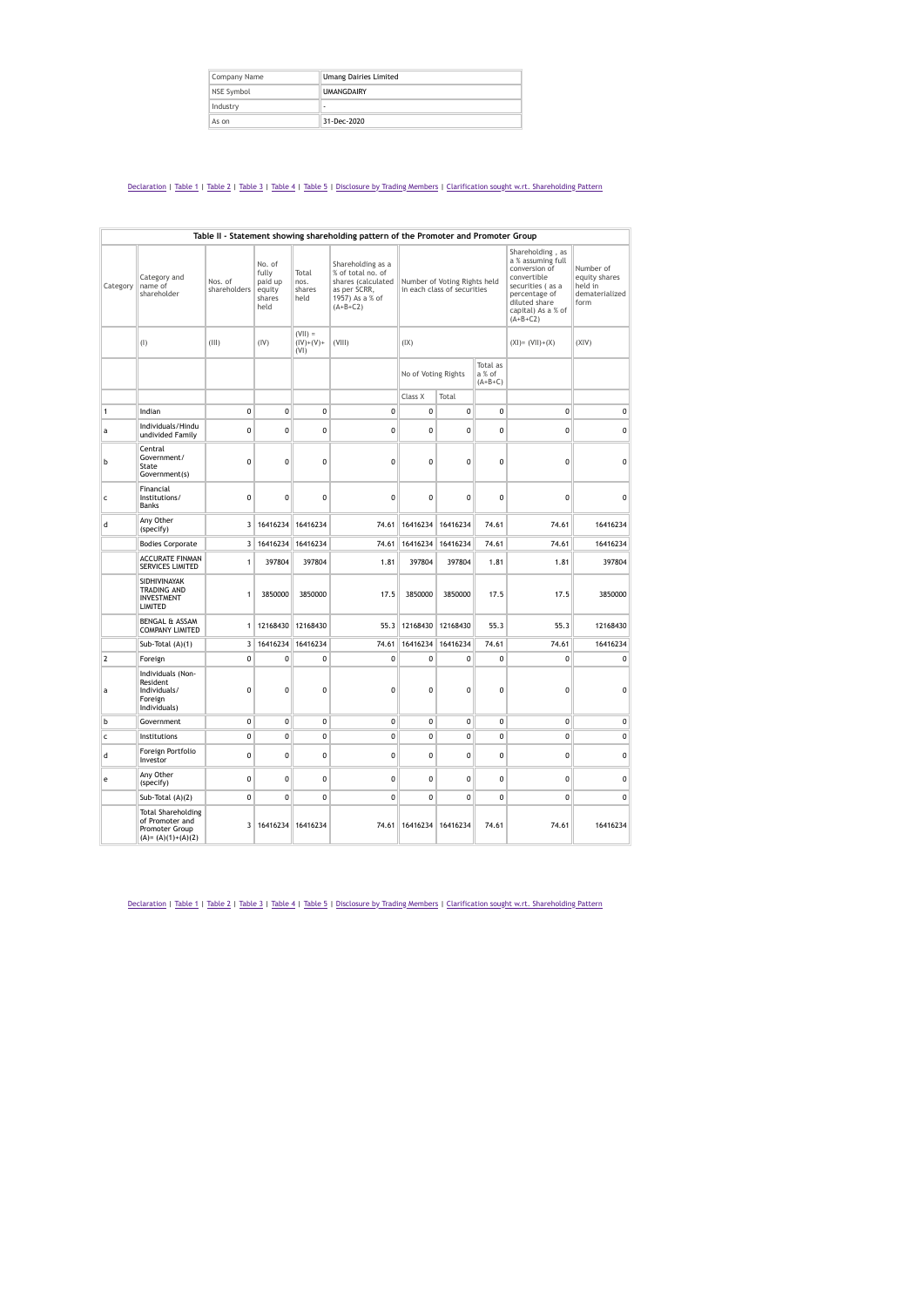| Company Name | <b>Umang Dairies Limited</b> |  |  |  |  |  |
|--------------|------------------------------|--|--|--|--|--|
| NSE Symbol   | <b>UMANGDAIRY</b>            |  |  |  |  |  |
| Industry     |                              |  |  |  |  |  |
| As on        | 31-Dec-2020                  |  |  |  |  |  |

## [Declaration](https://www1.nseindia.com/corporates/shldStructure/patterns.html#) | [Table](https://www1.nseindia.com/corporates/shldStructure/patterns.html#) 1 | [Table](https://www1.nseindia.com/corporates/shldStructure/patterns.html#) 2 | [Table](https://www1.nseindia.com/corporates/shldStructure/patterns.html#) 3 | [Table](https://www1.nseindia.com/corporates/shldStructure/patterns.html#) 4 | [Table](https://www1.nseindia.com/corporates/shldStructure/patterns.html#) 5 | [Disclosure](https://www1.nseindia.com/corporates/shldStructure/patterns.html#) by Trading Members | Clarification sought w.rt. [Shareholding](https://www1.nseindia.com/corporates/shldStructure/patterns.html#) Pattern **Table III - Statement showing shareholding pattern of the Public shareholder** Category Category and name of shareholder Nos. of shareholders No. of fully paid up equity shares held Total nos. shares held Shareholding as a % of total no. of shares (calculated as per SCRR, 1957) As a % of (A+B+C2) Number of Voting Rights held in each class of securities Shareholding , as a % assuming full conversion of convertible securities ( as a percentage of diluted share capital) As a % of (A+B+C2) Number of equity shares held in dematerialized form (I)  $\|$  (III)  $\|$  (IV) (VII) = (IV)+ (V)+ (VI) (VIII) (IX) (XI)= (VII)+ (X)  $(xiv)$ No of Voting Rights Total as a % of (A+B+C) Class X Total 1 Institutions 0 0 0 0 0 0 0 0 0 a Mutual Funds/ 0 0 0 0 0 0 0 0 0 <sup>b</sup> Venture Capital Funds <sup>0</sup> <sup>0</sup> <sup>0</sup> <sup>0</sup> <sup>0</sup> <sup>0</sup> <sup>0</sup> <sup>0</sup> <sup>0</sup> c Alternate Investment Funds 0 0 0 0 0 0 0 0 0 d Foreign Venture Capital Investors 0 0 0 0 0 0 0 0 0 e Foreign Portfolio Investors 0 0 0 0 0 0 0 0 0 f Financial Institutions/ Banks 3 640 640 0 640 640 0 0 540 g Insurance<br>Companies Companies <sup>0</sup> <sup>0</sup> <sup>0</sup> <sup>0</sup> <sup>0</sup> <sup>0</sup> <sup>0</sup> <sup>0</sup> <sup>0</sup> h Provident Funds/ Pension Funds 0 0 0 0 0 0 0 0 0 i Any Other<br>(specify) (specify) <sup>0</sup> <sup>0</sup> <sup>0</sup> <sup>0</sup> <sup>0</sup> <sup>0</sup> <sup>0</sup> <sup>0</sup> <sup>0</sup> Sub-Total (B)(1) 3 640 640 0 640 640 0 0 540 2 Central Government/ State Government(s)/ President of India 0 0 0 0 0 0 0 0 0  $Sub-Total (B)(2)$  0 0 0 0 0 0 0 0 0 0 3 Non-institutions 0 0 0 0 0 0 0 0 0 a Individuals 15417 3644211 3644211 16.56 3644211 3644211 16.56 16.56 2920016 i Individual shareholders holding nominal share capital up to Rs. 2 lakhs. 15414 3483649 3483649 15.83 3483649 3483649 15.83 15.83 2759454 ii Individual shareholders holding nominal share capital in excess of Rs. 2 lakhs. 3 160562 160562 0.73 160562 160562 0.73 0.73 160562 b NBFCs registered with RBI 0 0 0 0 0 0 0 0 0 c Employee<br>Trusts Trusts <sup>0</sup> <sup>0</sup> <sup>0</sup> <sup>0</sup> <sup>0</sup> <sup>0</sup> <sup>0</sup> <sup>0</sup> <sup>0</sup> d Overseas Depositories (holding DRs) (balancing figure) 0 0 0 0 0 0 0 0 0 e Any Other<br>(specify) (specify) <sup>364</sup> <sup>1942115</sup> <sup>1942115</sup> 8.83 <sup>1942115</sup> <sup>1942115</sup> 8.83 8.83 <sup>1931215</sup>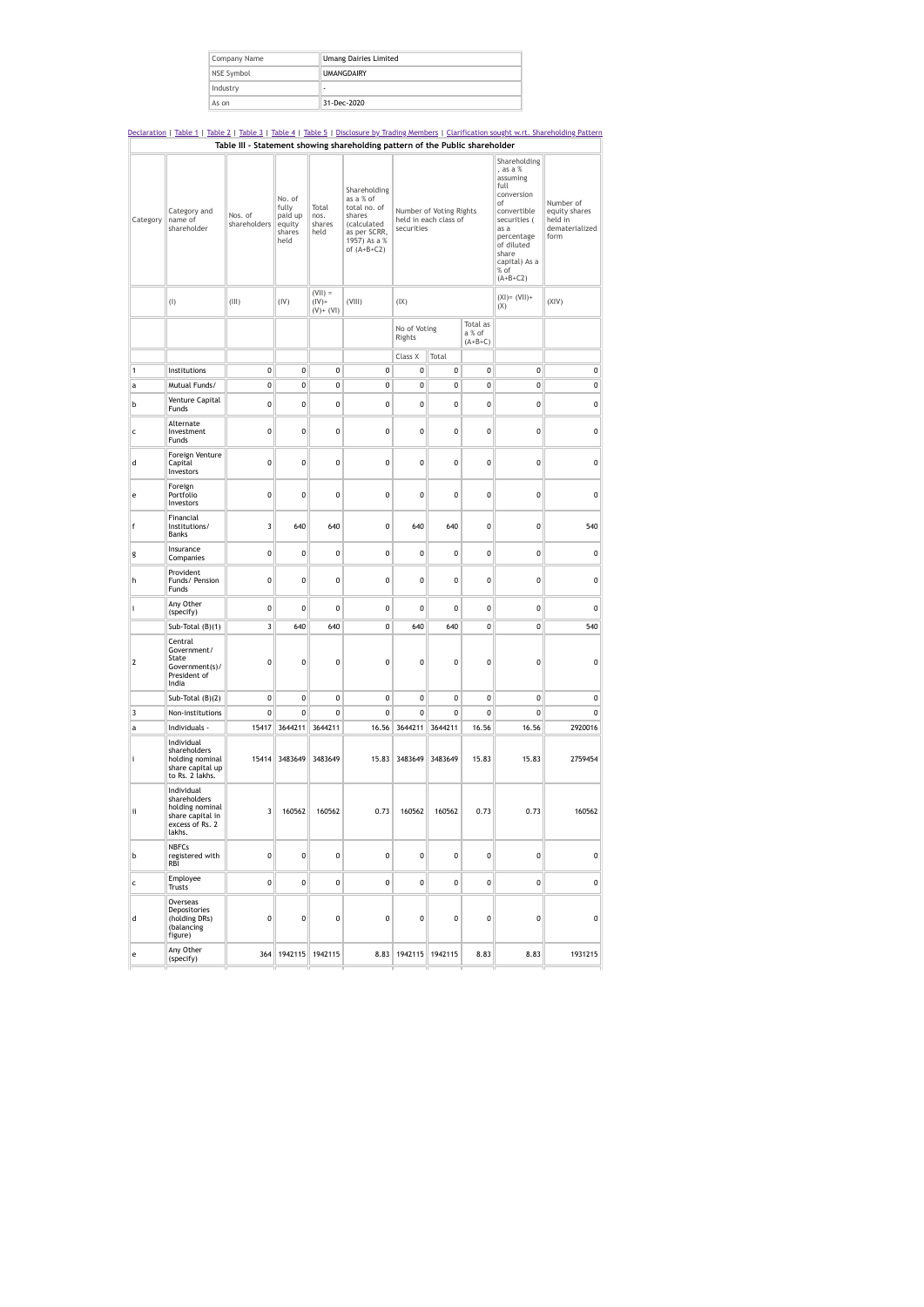| <b>Bodies</b><br>Corporate                                                                                                                           |       | 83 1006008    | 1006008 |       | 4.57 1006008  | 1006008 | 4.57  | 4.57  | 995108  |
|------------------------------------------------------------------------------------------------------------------------------------------------------|-------|---------------|---------|-------|---------------|---------|-------|-------|---------|
| DEEPA BAGLA<br><b>FINANCIAL</b><br><b>CONSULTANTS</b><br><b>PRIVATE</b><br><b>LIMITED</b>                                                            | 1     | 268512        | 268512  | 1.22  | 268512        | 268512  | 1.22  | 1.22  | 268512  |
| <b>PRISURE</b><br>PROMOTION &<br>TRADINGS LTD.                                                                                                       | 1     | 678701        | 678701  | 3.08  | 678701        | 678701  | 3.08  | 3.08  | 678701  |
| Clearing<br><b>Members</b>                                                                                                                           | 153   | 291250        | 291250  | 1.32  | 291250        | 291250  | 1.32  | 1.32  | 291250  |
| <b>IEPF</b>                                                                                                                                          | 1     | 555768        | 555768  | 2.53  | 555768        | 555768  | 2.53  | 2.53  | 555768  |
| <b>INVESTOR</b><br><b>EDUCATION AND</b><br><b>PROTECTION</b><br><b>FUND</b><br><b>AUTHORITY</b><br>MINISTRY OF<br><b>CORPORATE</b><br><b>AFFAIRS</b> |       | 555768        | 555768  | 2.53  | 555768        | 555768  | 2.53  | 2.53  | 555768  |
| Non-Resident<br>Indian (NRI)                                                                                                                         | 127   | 89089         | 89089   | 0.4   | 89089         | 89089   | 0.4   | 0.4   | 89089   |
| Sub-Total $(B)(3)$                                                                                                                                   | 15781 | 5586326       | 5586326 | 25.39 | 5586326       | 5586326 | 25.39 | 25.39 | 4851231 |
| <b>Total Public</b><br>Shareholding<br>$(B)=(B)(1)+(B)$<br>$(2)+(B)(3)$                                                                              |       | 15784 5586966 | 5586966 |       | 25.39 5586966 | 5586966 | 25.39 | 25.39 | 4851771 |

| Table IIIA - Details of Unclaimed shares |                   |
|------------------------------------------|-------------------|
| No. of shareholders                      | No of Shares held |
|                                          |                   |

| Table IIIB - Details of the shareholders acting as<br>persons in Concert |         |              |                     |  |  |  |  |
|--------------------------------------------------------------------------|---------|--------------|---------------------|--|--|--|--|
| Name of                                                                  | Name of | No. of       | Holding             |  |  |  |  |
| shareholder                                                              | PAC.    | shareholders | $\frac{\alpha}{20}$ |  |  |  |  |